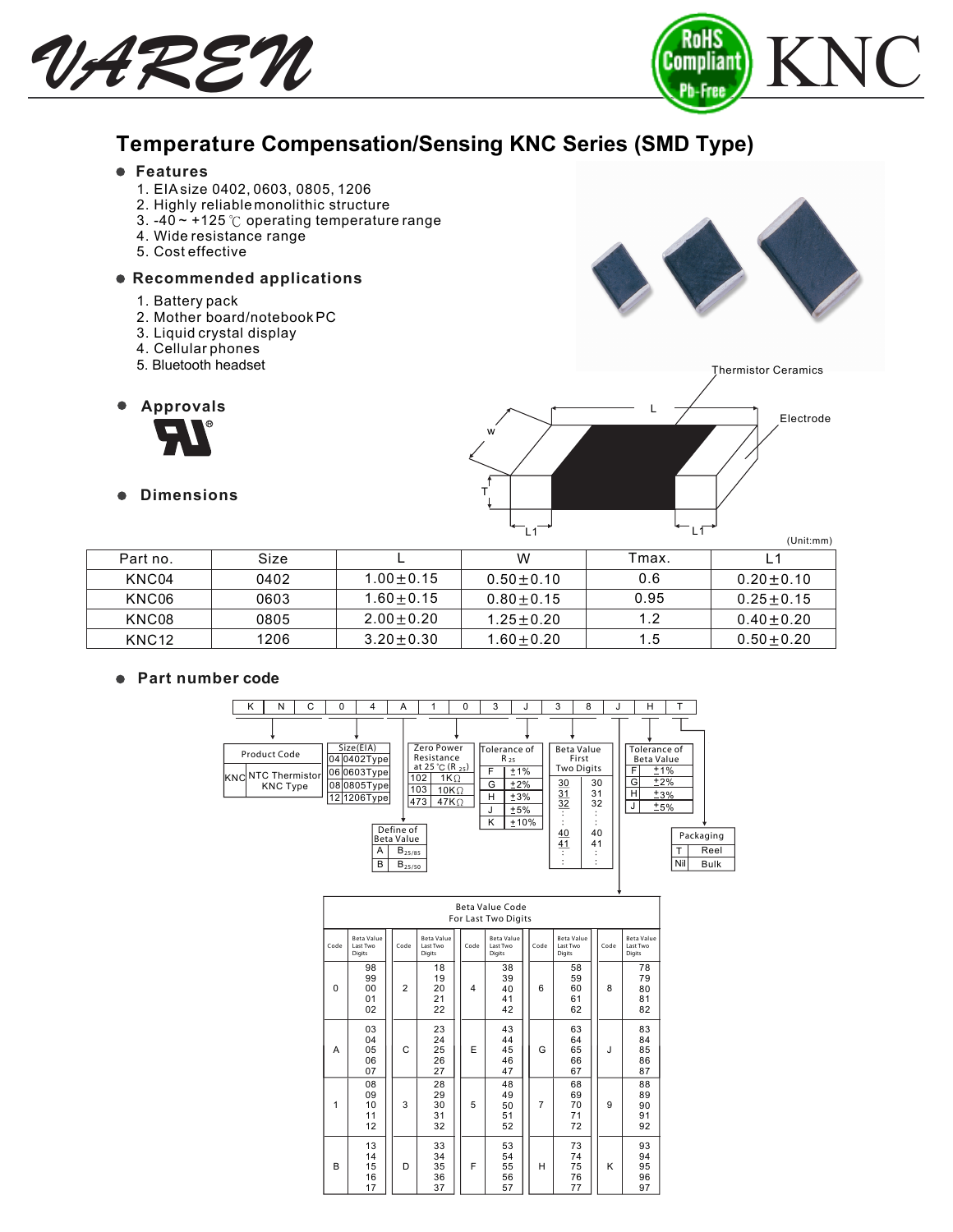



#### **Characteristics**

| Part no.                    | Zero<br>power<br>resistance<br>at $25^\circ$ C<br>$(K \Omega)$ | Tolerance<br>of<br>resistance<br>$(\pm\%)$ | В<br>value<br>(K) |      | Tolerance<br>of<br><b>B</b> value<br>$(±\%)$ | Max.<br>power rating<br>at $25^\circ$ C<br>(mW) | Thermal<br>dissipation<br>constant<br>$(mW^{\circ}C)$ | Thermal<br>time<br>constant<br>(Sec.) | Operating<br>temperature<br>range<br>(C) |
|-----------------------------|----------------------------------------------------------------|--------------------------------------------|-------------------|------|----------------------------------------------|-------------------------------------------------|-------------------------------------------------------|---------------------------------------|------------------------------------------|
| KNC04A103 <sup>34D*</sup>   | 10                                                             |                                            |                   | 3435 |                                              |                                                 |                                                       |                                       |                                          |
| KNC04A103 <sup>39H*</sup>   | 10                                                             |                                            |                   | 3975 |                                              |                                                 |                                                       |                                       |                                          |
| KNC04A223 395*              | 22                                                             |                                            |                   | 3950 | $1 \cdot 2 \cdot 3$                          | 170                                             |                                                       | 2                                     |                                          |
| KNC04A333 <sup>39H*</sup>   | 33                                                             | $1 \cdot 2 \cdot 3 \cdot 5 \cdot 10$       | 25/85             | 3975 |                                              |                                                 | 1.7                                                   |                                       | $-40 - +125$                             |
| KNC04A4733395*              | 47                                                             |                                            |                   | 3950 |                                              |                                                 |                                                       |                                       |                                          |
| KNC04A503395*               | 50                                                             |                                            |                   | 3950 |                                              |                                                 |                                                       |                                       |                                          |
| KNC04A104□400*              | 100                                                            |                                            |                   | 4000 |                                              |                                                 |                                                       |                                       |                                          |
| KNC06A47234D*               | 4.7                                                            |                                            |                   | 3435 |                                              |                                                 |                                                       |                                       |                                          |
| KNC06A502 <sup>34D*</sup>   | 5                                                              |                                            |                   | 3435 |                                              |                                                 |                                                       |                                       |                                          |
| KNC06A103 <sup>34D*</sup>   | 10                                                             |                                            |                   | 3435 |                                              |                                                 |                                                       |                                       |                                          |
| KNC06A10339H*               | 10                                                             |                                            |                   | 3975 |                                              |                                                 |                                                       |                                       |                                          |
| KNC06A2233392*              | 22                                                             |                                            |                   | 3920 |                                              |                                                 |                                                       |                                       |                                          |
| KNC06A333335*               | 33                                                             |                                            |                   | 3850 |                                              |                                                 |                                                       |                                       | $-40 - +125$                             |
| KNC06A4733395*              | 47                                                             | $1 \cdot 2 \cdot 3 \cdot 5 \cdot 10$       | 25/85             | 3950 | $1 \cdot 2 \cdot 3$                          | 210                                             | 2.1                                                   | 3.1                                   |                                          |
| KNC06A503395*               | 50                                                             |                                            |                   | 3950 |                                              |                                                 |                                                       |                                       |                                          |
| KNC06A683400*               | 68                                                             |                                            |                   | 4000 |                                              |                                                 |                                                       |                                       |                                          |
| KNC06A104 <sup>1</sup> 402* | 100                                                            |                                            |                   | 4020 |                                              |                                                 |                                                       |                                       |                                          |
| KNC06A204 <sup>39H*</sup>   | 200                                                            |                                            |                   | 3975 |                                              |                                                 |                                                       |                                       |                                          |
| KNC06A224 <sup>39H*</sup>   | 220                                                            |                                            |                   | 3975 |                                              |                                                 |                                                       |                                       |                                          |
| KNC08A47234D*               | 4.7                                                            |                                            |                   | 3435 |                                              |                                                 |                                                       |                                       |                                          |
| KNC08A502□34D*              | 5                                                              |                                            |                   | 3435 |                                              |                                                 |                                                       |                                       |                                          |
| KNC08A10334D*               | 10                                                             |                                            |                   | 3435 |                                              |                                                 | 2.4                                                   |                                       |                                          |
| KNC08A103 <sup>39H*</sup>   | 10                                                             |                                            |                   | 3975 |                                              |                                                 |                                                       |                                       |                                          |
| KNC08A2233380*              | 22                                                             |                                            |                   | 3800 |                                              |                                                 |                                                       |                                       |                                          |
| KNC08A473400*               | 47                                                             | $1 \cdot 2 \cdot 3 \cdot 5 \cdot 10$       | 25/85             | 4000 | $1 \cdot 2 \cdot 3$                          | 240                                             |                                                       | 5.4                                   | $-40 - +125$                             |
| KNC08A503400*               | 50                                                             |                                            |                   | 4000 |                                              |                                                 |                                                       |                                       |                                          |
| KNC08A683402*               | 68                                                             |                                            |                   | 4020 |                                              |                                                 |                                                       |                                       |                                          |
| KNC08A104 <sup>39H*</sup>   | 100                                                            |                                            |                   | 3975 |                                              |                                                 |                                                       |                                       |                                          |
| KNC08A204 <sup>39H*</sup>   | 200                                                            |                                            |                   | 3975 |                                              |                                                 |                                                       |                                       |                                          |
| KNC08A224 <sup>39H*</sup>   | 220                                                            |                                            |                   | 3975 |                                              |                                                 |                                                       |                                       |                                          |
| KNC12A472 <sup>34D*</sup>   | $4.7$ .                                                        |                                            |                   | 3435 |                                              |                                                 |                                                       |                                       |                                          |
| KNC12A502 <sub>34D</sub> *  | 5                                                              |                                            |                   | 3435 |                                              |                                                 |                                                       |                                       |                                          |
| KNC12A103 <sup>34D*</sup>   | $10$                                                           |                                            |                   | 3435 |                                              |                                                 |                                                       |                                       |                                          |
| KNC12A103⊟39H*              | 10                                                             | $1 \cdot 2 \cdot 3 \cdot 5 \cdot 10$       |                   | 3975 |                                              |                                                 |                                                       |                                       |                                          |
| KNC12A2233380*              | 22                                                             |                                            |                   | 3800 |                                              |                                                 |                                                       |                                       |                                          |
| KNC12A4737400*              | 47                                                             |                                            | 25/85             | 4000 | $1 \cdot 2 \cdot 3$                          | 320                                             | 3.2                                                   | 6.7                                   | $-40 - +125$                             |
| KNC12A503400*               | 50                                                             |                                            |                   | 4000 |                                              |                                                 |                                                       |                                       |                                          |
| KNC12A683402*               | 68                                                             |                                            |                   | 4020 |                                              |                                                 |                                                       |                                       |                                          |
| KNC12A104□39H*              | 100                                                            |                                            |                   | 3975 |                                              |                                                 |                                                       |                                       |                                          |
| KNC12A204 39H*              | 200                                                            |                                            |                   | 3975 |                                              |                                                 |                                                       |                                       |                                          |
| KNC12A224 <sup>739H*</sup>  | 220                                                            |                                            |                   | 3975 |                                              |                                                 |                                                       |                                       |                                          |

Note 1:  $\Box$  = Tolerance of resistance<br>Note 2: \*= Tolerance of Bvalue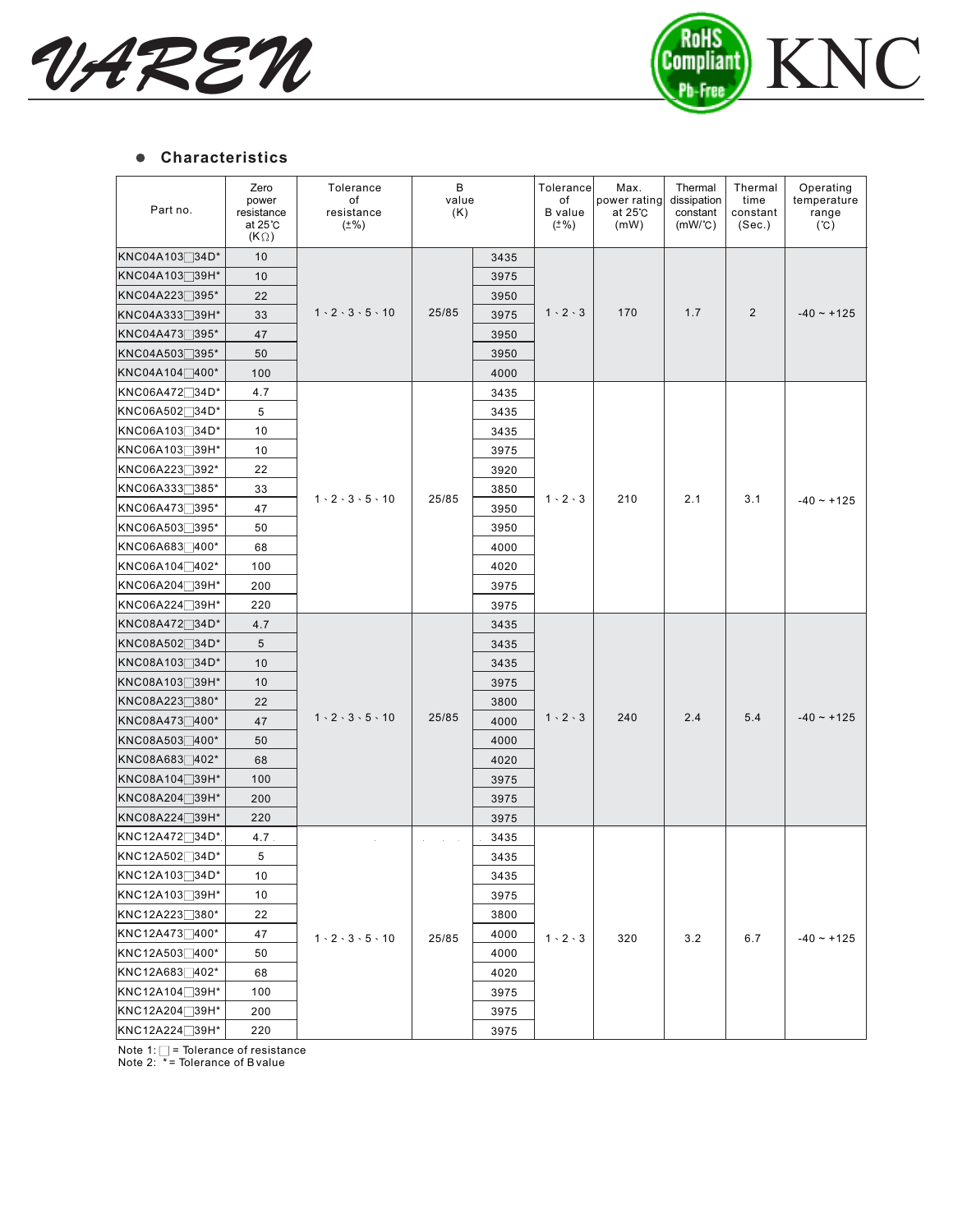



#### **R-T characteristic curve (representative)**







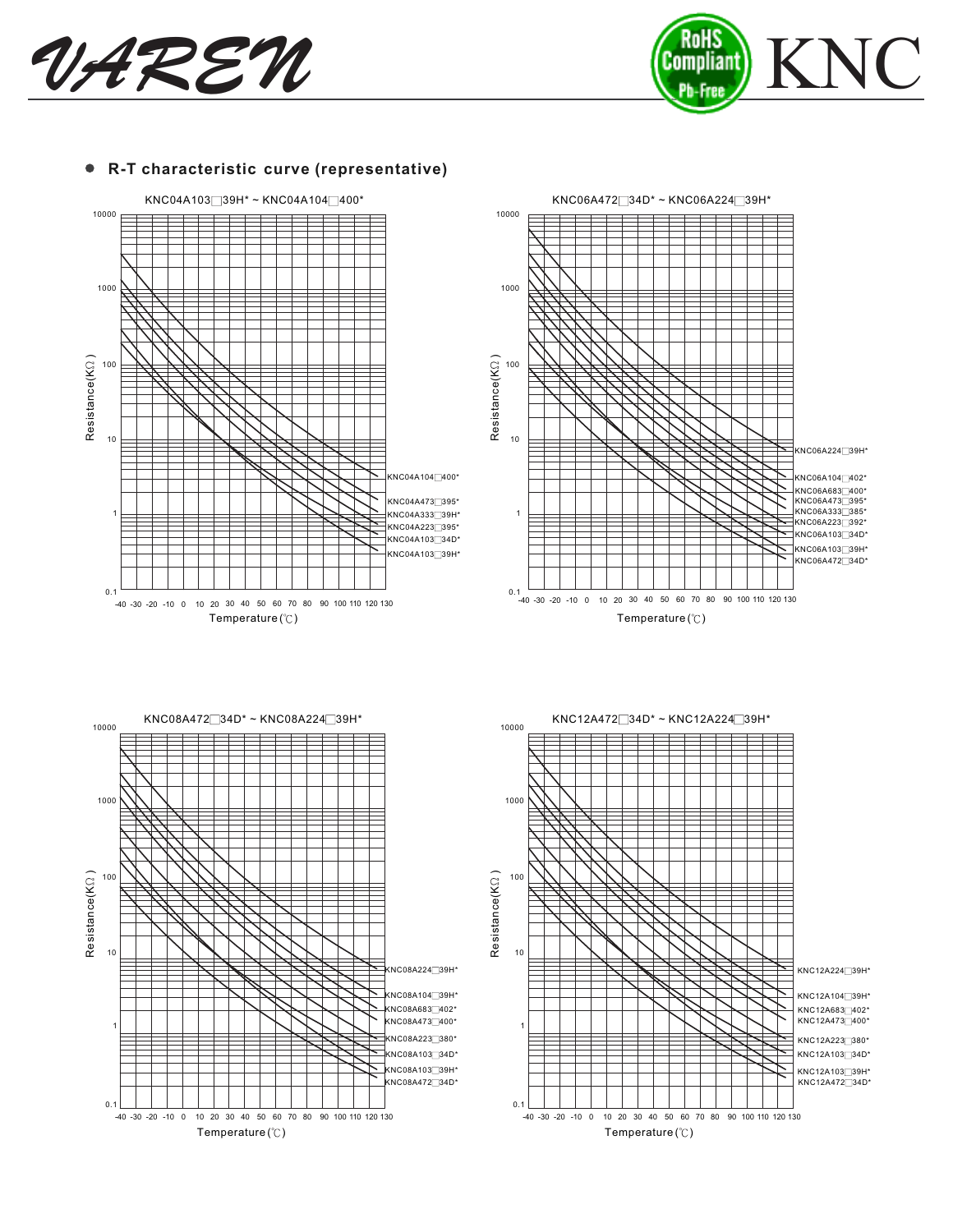



**Maximum power rating (Pmax)** 



- $T_U:$  Maximum operating temperature
- $T_L$ : Minimum operating temperature

For example: Ambient temperature(Ta)=55℃ Maximum operating temperature(Tu)=125℃  $P_{Ta}=(Tu-Ta)/(Tu-25)xPmax=70% Pmax$ 



**IR-Reflow Soldering Profile** 

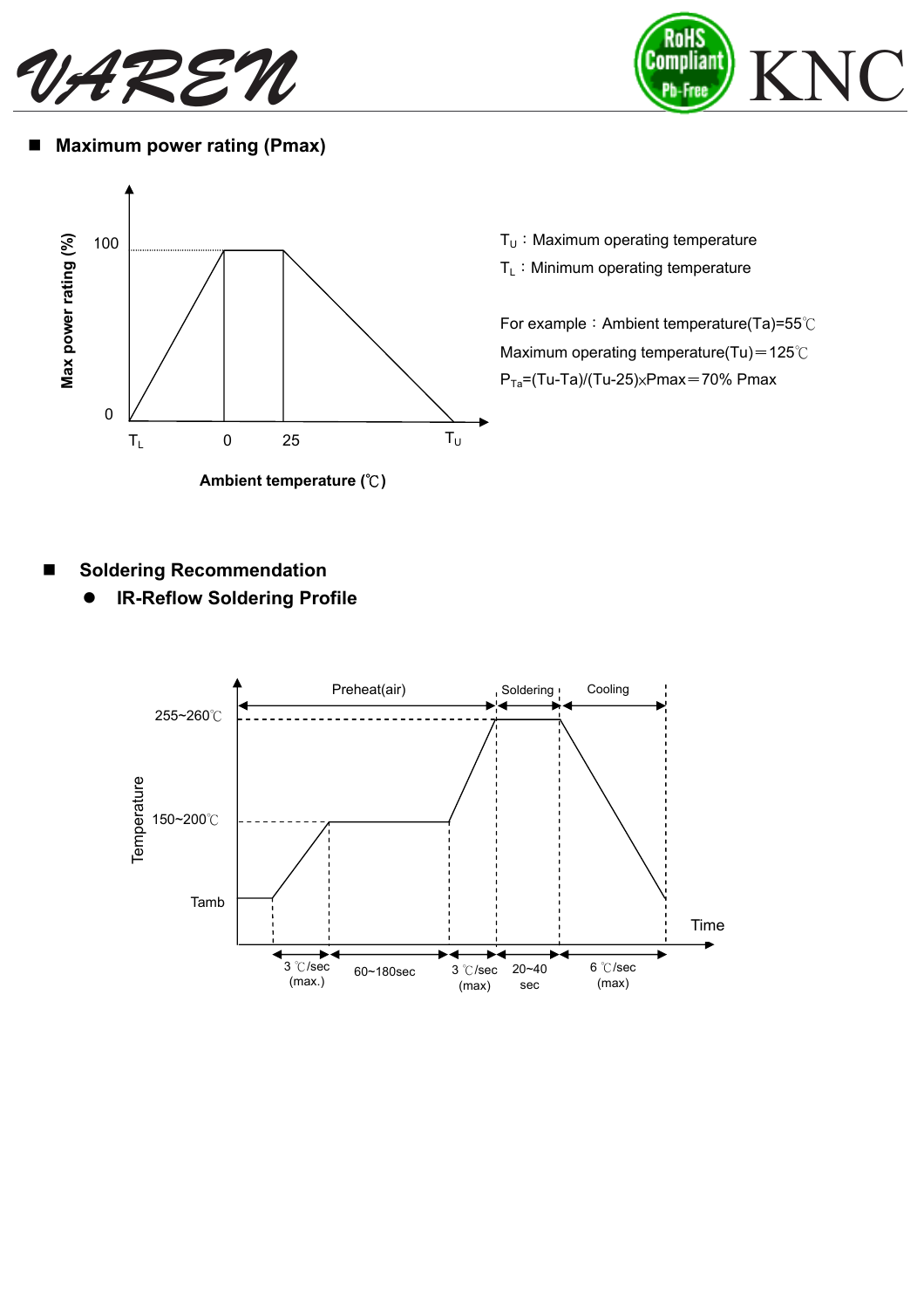



**Wave Flow Soldering Profile** 



# **Reworking Conditions With Soldering Iron**

| <b>Item</b>                       | <b>Conditions</b>    |
|-----------------------------------|----------------------|
| Temperature of Soldering Iron-tip | $360^{\circ}$ (max.) |
| Diameter of Soldering Iron-tip    | $\Phi$ 3mm (max.)    |
| <b>Soldering Time</b>             | 3 sec (max.)         |

#### ■ Recommended Pad dimensions



| <b>Size</b> | $Z$ (mm)    | $G$ (mm)    | $X$ (mm)    | $Y$ (mm)    |
|-------------|-------------|-------------|-------------|-------------|
| 0402        | $2.1 - 2.2$ | $0.4 - 0.5$ | $0.6 - 0.7$ | $0.9 - 1.0$ |
| 0603        | $2.7 - 2.8$ | $0.6 - 0.7$ | $0.9 - 1.0$ | $1.0 - 1.1$ |
| 0805        | $3.1 - 3.2$ | $0.6 - 0.7$ | $1.4 - 1.5$ | $1.2 - 1.3$ |
| 1206        | $4.3 - 4.4$ | $1.2 - 1.3$ | $1.7 - 1.8$ | $1.5 - 1.6$ |

Followed Standard:IPC-SM-782A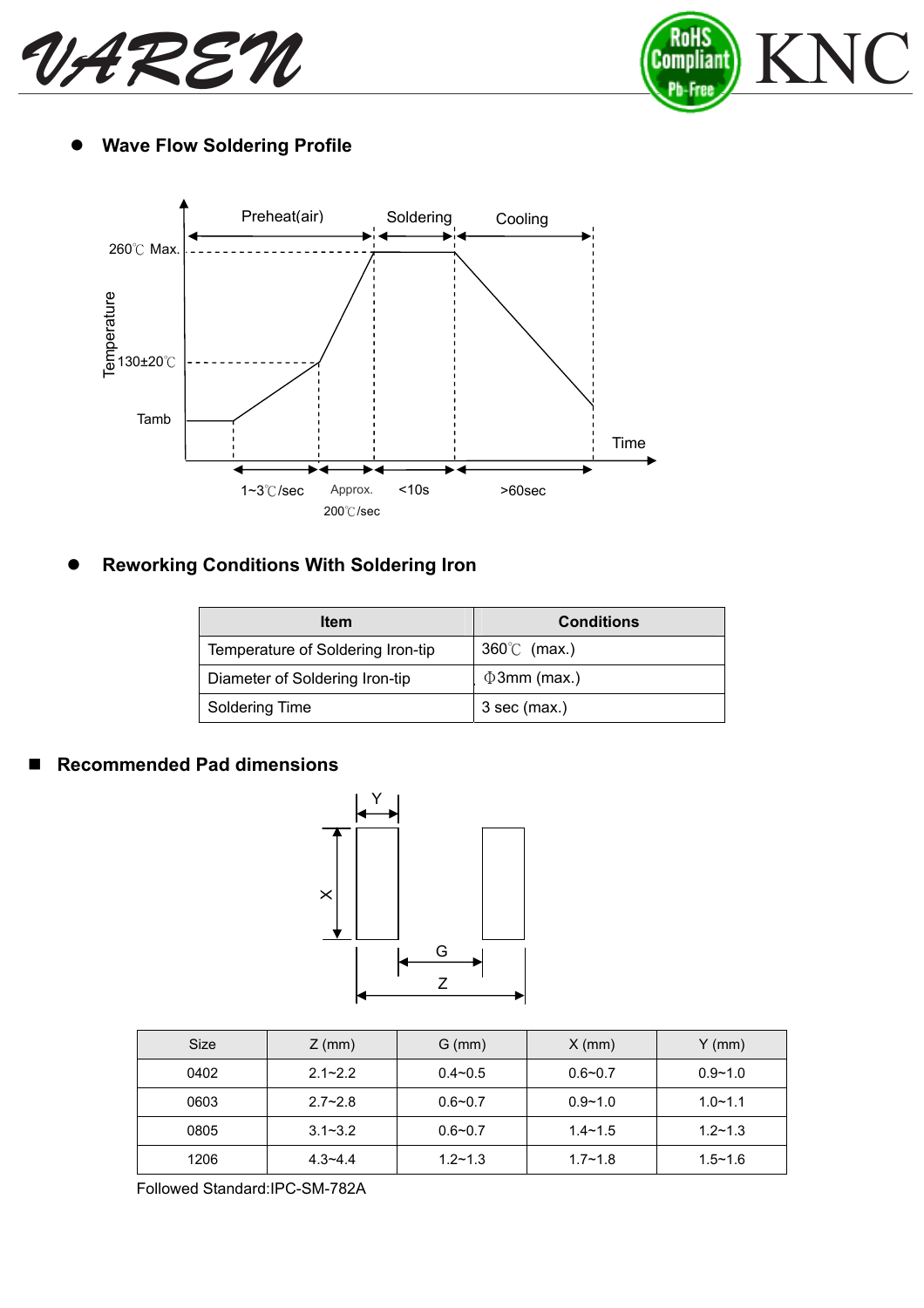



### **Reliability test**

| Item                            | Standard                   |                                                                     | <b>Test Conditions / Methods</b>                                               |                                                                                | Specifications                                                                 |  |  |  |                                                                   |  |  |  |
|---------------------------------|----------------------------|---------------------------------------------------------------------|--------------------------------------------------------------------------------|--------------------------------------------------------------------------------|--------------------------------------------------------------------------------|--|--|--|-------------------------------------------------------------------|--|--|--|
| Solderability                   | IEC68-2-20                 |                                                                     | $235 \pm 5^{\circ}$ , 2 $\pm$ 0.5 sec                                          |                                                                                |                                                                                |  |  |  | At least 95% of terminal<br>electrode is covered by<br>new solder |  |  |  |
| Resistance to<br>Soldering Heat | IEC68-2-20                 | $260 \pm 5^{\circ}$ ( $10 \pm 1$ sec                                |                                                                                | No visible damage<br>$\triangle$ R <sub>25</sub> /R <sub>25</sub>   $\leq 3\%$ |                                                                                |  |  |  |                                                                   |  |  |  |
| High<br>Temperature<br>Storage  | IEC68-2-2<br><b>UL1434</b> |                                                                     | Tmax $\pm$ 5°C, 1000 $\pm$ 24 HRS                                              |                                                                                | No visible damage<br>$\triangle$ R <sub>25</sub> /R <sub>25</sub>   $\leq 5\%$ |  |  |  |                                                                   |  |  |  |
| Damp Heat                       | IEC68-2-3<br><b>UL1434</b> |                                                                     | 40 $\pm$ 2°C, 90~95% RH, 1000 $\pm$ 24HRS                                      |                                                                                | No visible damage<br>$\triangle$ R <sub>25</sub> /R <sub>25</sub>   $\leq 3\%$ |  |  |  |                                                                   |  |  |  |
|                                 |                            | The thermal shock conditions shown below shall be repeated 5 cycles |                                                                                |                                                                                |                                                                                |  |  |  |                                                                   |  |  |  |
|                                 |                            | Step                                                                | Temperature $(\mathcal{C})$                                                    | Period (minutes)                                                               |                                                                                |  |  |  |                                                                   |  |  |  |
| <b>Thermal Shock</b>            | IEC68-2-14                 |                                                                     | $-40 + 5$                                                                      | $30 \pm 3$                                                                     | No visible damage                                                              |  |  |  |                                                                   |  |  |  |
|                                 | <b>UL1434</b>              | 2                                                                   | Room temperature                                                               | 5±3                                                                            | $\triangle$ R <sub>25</sub> /R <sub>25</sub>   $\leq 3\%$                      |  |  |  |                                                                   |  |  |  |
|                                 |                            | 3                                                                   | $125 \pm 5$                                                                    | $30 \pm 3$                                                                     |                                                                                |  |  |  |                                                                   |  |  |  |
|                                 |                            | 4                                                                   |                                                                                |                                                                                |                                                                                |  |  |  |                                                                   |  |  |  |
| Life Test                       | <b>CNS5550</b>             | 25 $\pm$ 5°C, Pmax., 1000 $\pm$ 24 HRS                              | No visible damage<br>$\triangle$ R <sub>25</sub> /R <sub>25</sub>   $\leq 5\%$ |                                                                                |                                                                                |  |  |  |                                                                   |  |  |  |

# **Package**

- $\bullet$  **Taping Specification** 
	- **0402 & 0603 & 0805 Type**



|                   |       |       |      |           | P <sub>1</sub> |           |       |       |           | (Unit: mm)     |
|-------------------|-------|-------|------|-----------|----------------|-----------|-------|-------|-----------|----------------|
| √ndex             | $A_0$ | $B_0$ | W    | ⊢<br>┕    |                | Ρ         |       | $P_0$ | $D_0$     | $\mathbf{p}_0$ |
| Type <sup>7</sup> | ±0.05 | ±0.12 | ±0.2 | ±0.1      | ±0.05          | $\pm 0.1$ | ±0.05 | ±0.1  | $\pm 0.1$ | ±0.1           |
| 0402              | 0.62  | 1.12  |      | 1.75<br>4 | 3.5            |           |       |       | 1.55      | 0.60           |

(Unit: mm)

| $\operatorname{\mathsf{\hspace{1pt}\mathsf{M}}}$ ndex | $A_0$     | $B_0$ | W    |      |       | P.   | P     | $P_0$ | $\mathsf{D}_0$ | r\() |
|-------------------------------------------------------|-----------|-------|------|------|-------|------|-------|-------|----------------|------|
| <b>Type</b>                                           | ±0.2      | ±0.2  | ±0.2 | ±0.1 | ±0.05 | ±0.1 | ±0.05 | ±0.1  | ±0.1           | ±0.1 |
| 0603                                                  | 11<br>. . | 1.9   | 8    | 1.75 | 3.5   | 4    |       |       | 1.55           | 0.95 |
| 0805                                                  | 1.5       | 2.3   | 8    | 1.75 | 3.5   |      |       |       | 1.55           | 0.95 |